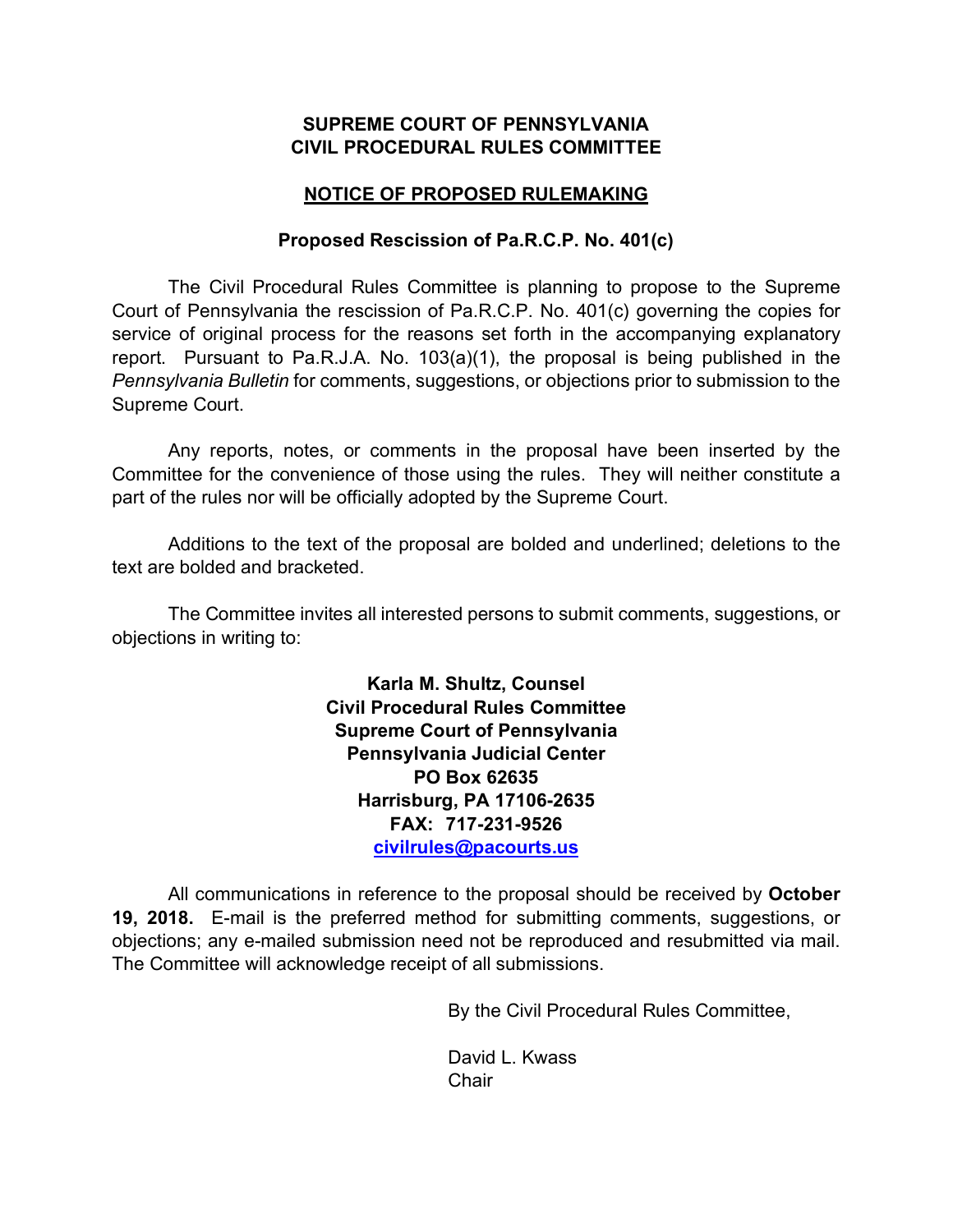**Rule 401. Time for Service. Reissuance, Reinstatement, and Substitution of Original Process. [Copies for Service.]**

(a) Original process shall be served within the Commonwealth within **[thirty] 30** days after the issuance of the writ or the filing of the complaint.

> Note: **[See]** *See* Rule 404 for the time for service outside the Commonwealth.

(b)(1) If service within the Commonwealth is not made within the time prescribed by subdivision (a) of this rule or outside the Commonwealth within the time prescribed by Rule 404, the prothonotary upon **[praecipe]** *praecipe* and upon presentation of the original process, shall continue its validity by reissuing the writ or reinstating the complaint, by writing thereon ''reissued'' in the case of a writ or ''reinstated'' in the case of a complaint.

(2) A writ may be reissued or a complaint reinstated at any time and any number of times. A new party defendant may be named in a reissued writ or a reinstated complaint.

(3) A substituted writ may be issued or a substituted complaint filed upon **[praecipe]** *praecipe* stating that the former writ or complaint has been lost or destroyed.

(4) A reissued, reinstated**,** or substituted writ or complaint shall be served within the applicable time prescribed by subdivision (a) of this rule or by Rule 404 after reissuance, reinstatement**,** or substitution.

(5) If an action is commenced by writ of summons and a complaint is thereafter filed, the plaintiff**,** instead of reissuing the writ**,** may treat the complaint as alternative original process and as the equivalent for all purposes of a reissued writ, reissued as of the date of the filing of the complaint. Thereafter the writ may be reissued, or the complaint may be reinstated as the equivalent of a reissuance of the writ, and the plaintiff

2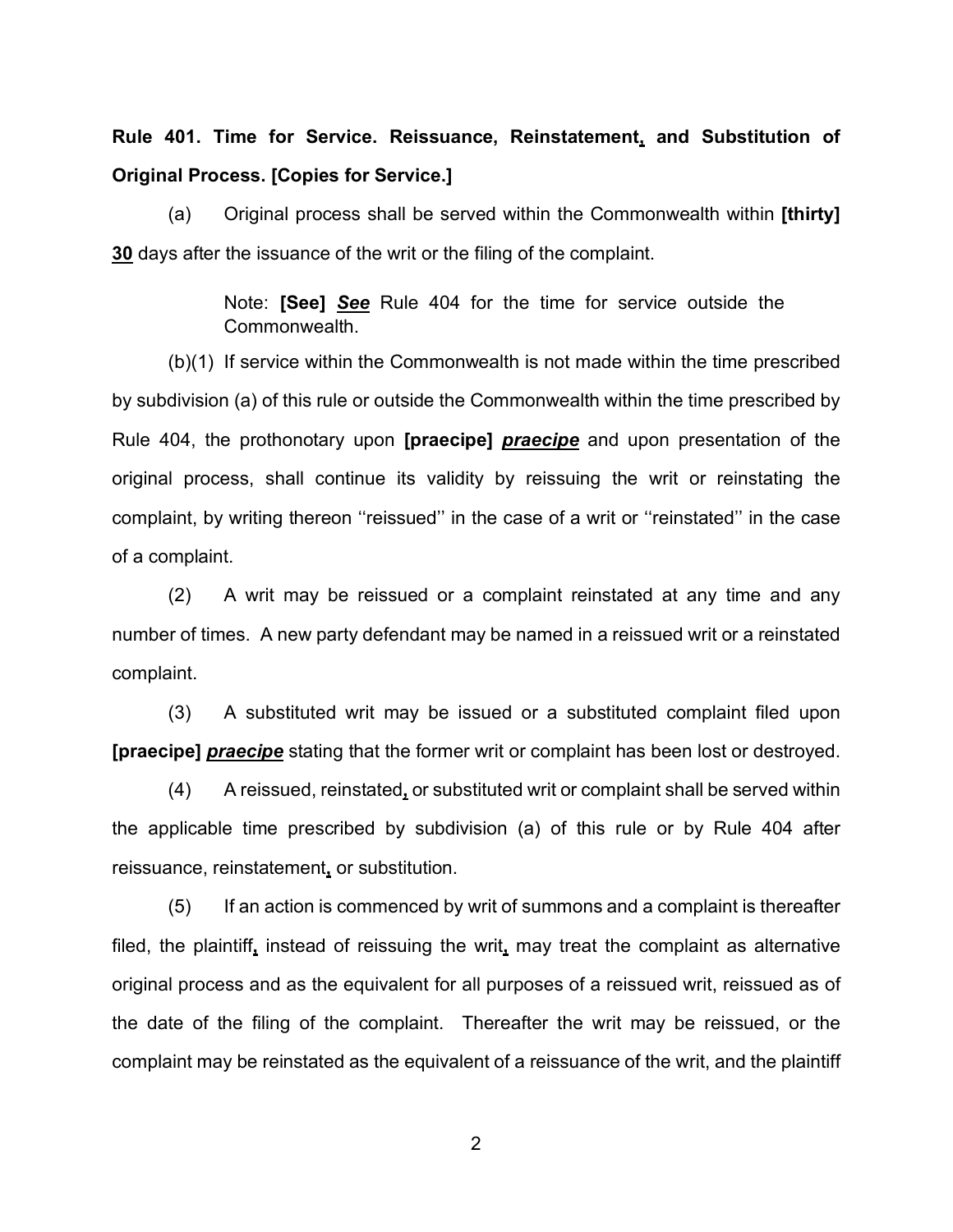may use either the reissued writ or the reinstated complaint as alternative original process.

> Note: If the applicable time has passed after the issuance of the writ or the filing of the complaint, the writ must be reissued or the complaint reinstated to be effective as process. Filing or reinstatement or substitution of a complaint which is used as alternative process under this subdivision, has been held effective in tolling the statute of limitations as the reissuance or substitution of a writ.

# **[(c) The copy of the original process to be served upon the defendant shall**

**be attested by the prothonotary or certified by the plaintiff to be a true copy.]**

**Rule 1008. Copies for Service.**

Rescinded.

**[Note:For the requirement of attested or certified copies for service, see Rule 401(c).]**